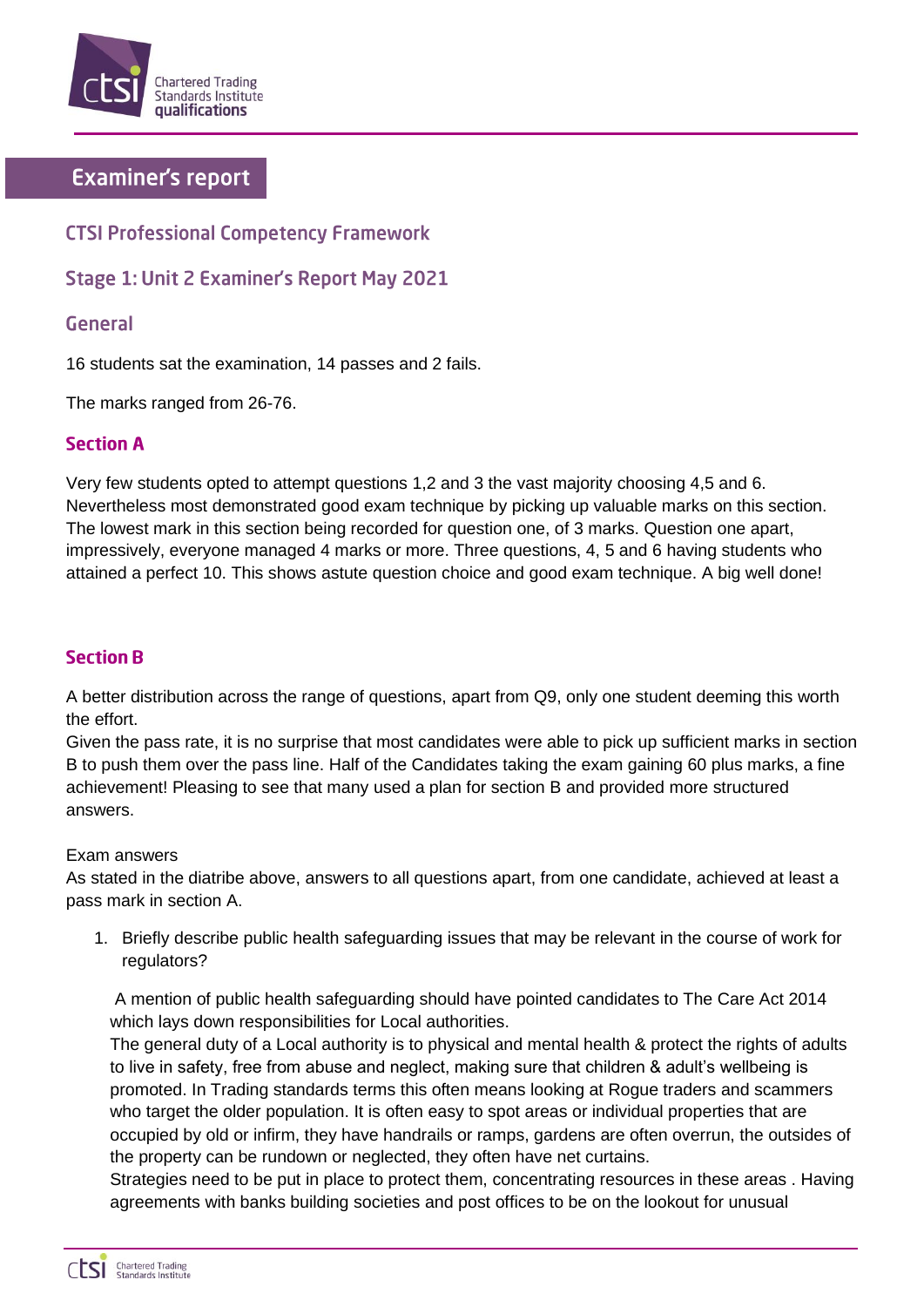withdrawals and questioning why they need large amounts of cash. Concerns by these organisations may often result in a call to TSS and a rapid response by TSS to help the old person. Other areas that may be targeted can be the protection of young people, The prevention of underage sales of such products as knives, alcohol or smoking materials. Hence, test purchasing by volunteer young persons to ensure shops and off licences do not sell age restricted items. Premises can be visited to advise on challenge 21 or 25 and diligence procedures can be put in place by shops to prevent such occurrences.

#### 2. Briefly describe how regulation benefits business?

A question on regulation benefitting business is no stranger to this examination. Linking in to Better Regulation Principles. It benefits business in a number of ways. It sets down a standard that all businesses have to follow. Failure to follow that legal standard will result in a legal sanction of some sort. This ensures a level playing field, which all commercial organisations have to follow the law. Regulation is used to achieve a wide range of social, environmental and economic goals in the UK. Good regulation can save a business money or prevent legal sanctions, it can also enable innovation, for example by prompting necessary legislative change or improving consumer confidence in a sector. An uncontrolled market can result in some undesirable outcomes, for example, fake or dangerous goods, short measure deliveries of products, overcharging. It may not produce the full benefits that might otherwise result from regulated trading. Regulation is there to ensure that these undesirable outcomes do not occur, and the potential benefits are achieved. Regulators are typically accountable to Parliament. They assure Parliament and the public of high standards of probity in the management of public funds. They are also accountable to the public and businesses in their local authority (LA) areas and The Regulators' Code highlights how LAs should inform and interact with business.

Regulations should be fair, necessary, effective and affordable. To achieve this any interventions should be accountable, transparent, consistent, proportionate and targeted.

3. I believed that this was an easy question and thought that more than four would attempt it. Those that did achieved 6 or more marks for their efforts.

"Describe why economic operators may fail to comply with the law?"

In the first instance they may be a new business and be unaware that the law exists. Many laws can be complex and difficult to interpret. Small to Medium Enterprises can struggle to understand such complexities.

There may be changes in the law. For a small or medium sized business, if not part of an organisation or PA scheme, they may struggle to keep abreast of new developments or changes. Covid being an example of rapid changes that many traders did not understand.

Many businesses initially comply with the law and set up diligence systems. However, changes in management and personnel, change in emphasis on diligence and checking procedures can mean that some systems become outdated, or not followed by production line staff and hence allowing faulty goods to be sold on, which thus do not comply .

Finally we have those businesses that do not attempt to comply, make no effort, or are criminal in their outlook, for example, counterfeiters, scammers, rogue traders.

4. What do we mean by risk in a regulatory setting and what are the benefits of taking a risk-based approach to trading standards activities?

Risk has been a part of the fabric of Regulatory services for many years and students were familiar with the concept. In the context of a regulatory system, all decision-making processes should be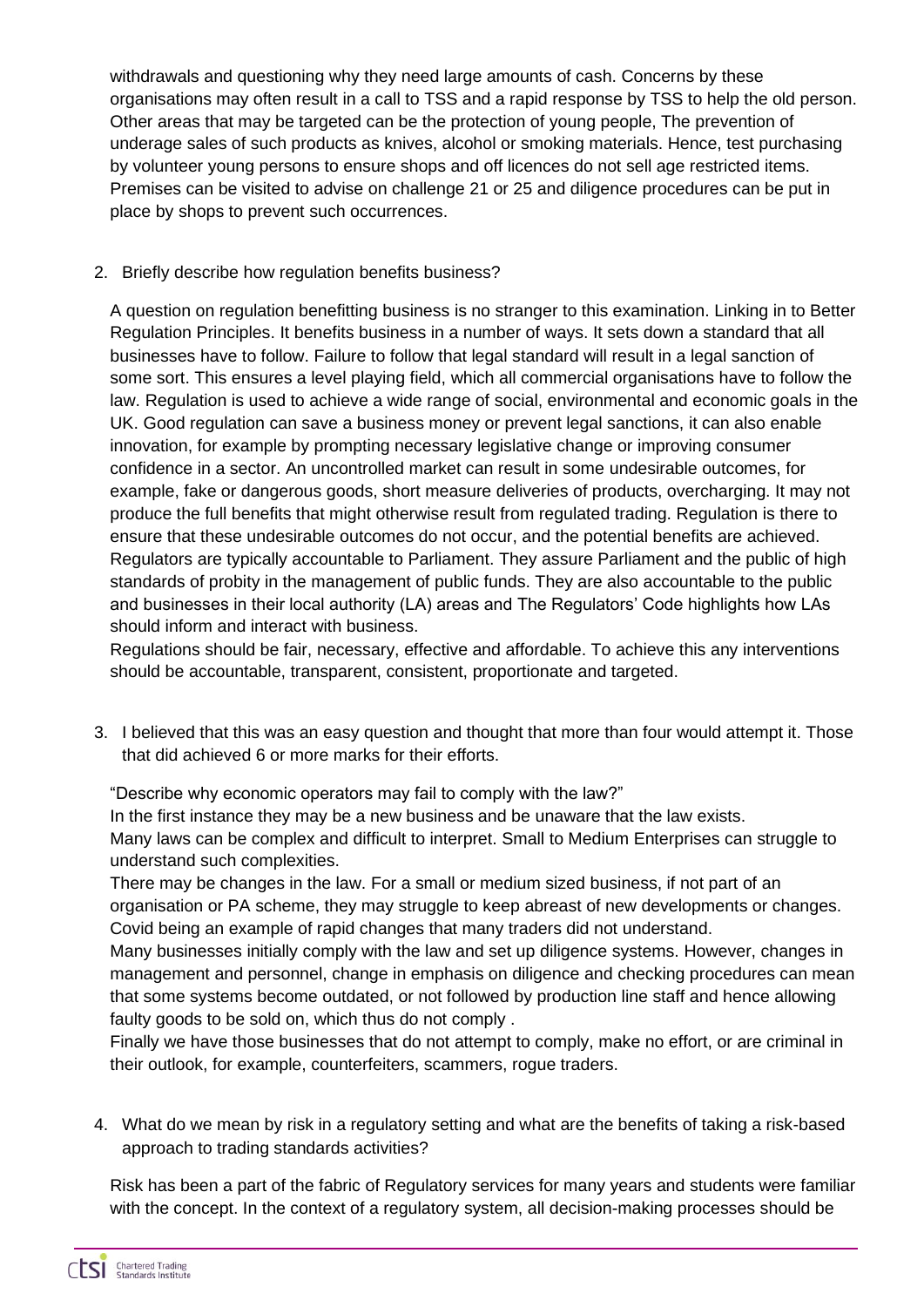based on the consistent application of risk management tools, in order to ensure that existing and new regulations contribute to managing uncertainty and achieving legislative objectives. The Regulators' Code lays down a standard for regulators to follow

Risk should be considered at every stage of a regulatory process.

Risk is a combination of the hazard and likelihood of non-compliance - the risk rating depends on both hazard and likelihood. The steps for risk assessment are:

- Identify the level of hazard
- Identify the likelihood of non-compliance

• Apply the likelihood of non-compliance to the level of hazard to determine the level of risk Regulators have limited resources and Regulatory activity costs money. Those businesses that pose the highest risk should have the highest rating and inspected more frequently. Regulators should base their regulatory activities on risk and should take an evidence based approach to determining the priority risks in their area of responsibility, and should allocate resources where they would be most effective in addressing those priority risks. Regulators should recognise the compliance record of those they regulate, including using earned recognition approaches and should consider all available and relevant data on compliance.

The benefits of such an approach are that those businesses that comply will gain recognition and reduced levels of inspection. (Earned recognition) Resources are targeted to where they are needed most to those that need it and those that do not comply.

5. Why are voluntary controls good things for businesses?

Briefly: Effective codes potentially deliver increased consumer protection and reduced regulatory burdens for business. To achieve this they must be well designed, effectively implemented and properly enforced.

Voluntary codes of best practice can help to establish the basis on which markets function, ensuring trust between participants. This in turn creates an environment so that a fair, effective and transparent market can flourish and in which, by adhering to such codes, high standards of behaviour can be assured

Non-prescribed voluntary industry codes of conduct set out specific standards of conduct for an industry including how to deal with its members and customers. These codes only apply to those who sign up to them. For example: Glass & Glazing Federation: In September 2015 the GGF issued its new consumer code of practice to its member companies, to take account of all new consumer legislation.

Among various benefits, Codes are less complicated and cumbersome than introducing new legislation. Lower costs to introduce and trade enforces not state. They reduce the burdens on traders who are trading fairly and are much quicker and responsive to change than new law.

6. Drawing on the enforcement policy of a Trading Standards service, explain the alternatives to Prosecution and discuss two examples when other legal disposals may be more appropriate.

Local authority regulators have to publish an enforcement policy in accordance with the requirements of The Regulators' Code. Prosecution is the ultimate sanction. The purpose of better regulation is to get business to comply with the law and hence a range of options, or alternatives to prosecution were recommended by the Macrory Review in 2006 many of which are now used by local authorities. Alternatives vary in scale, generally in relation to the severity of the infringement. This could range from a simple chat by an enforcement officer, an advice letter or pointing out the local authority website with links to legislative guidance. This can be stepped up to compulsory training, a warning letter, a fixed penalty notice (depending upon the nature of the possible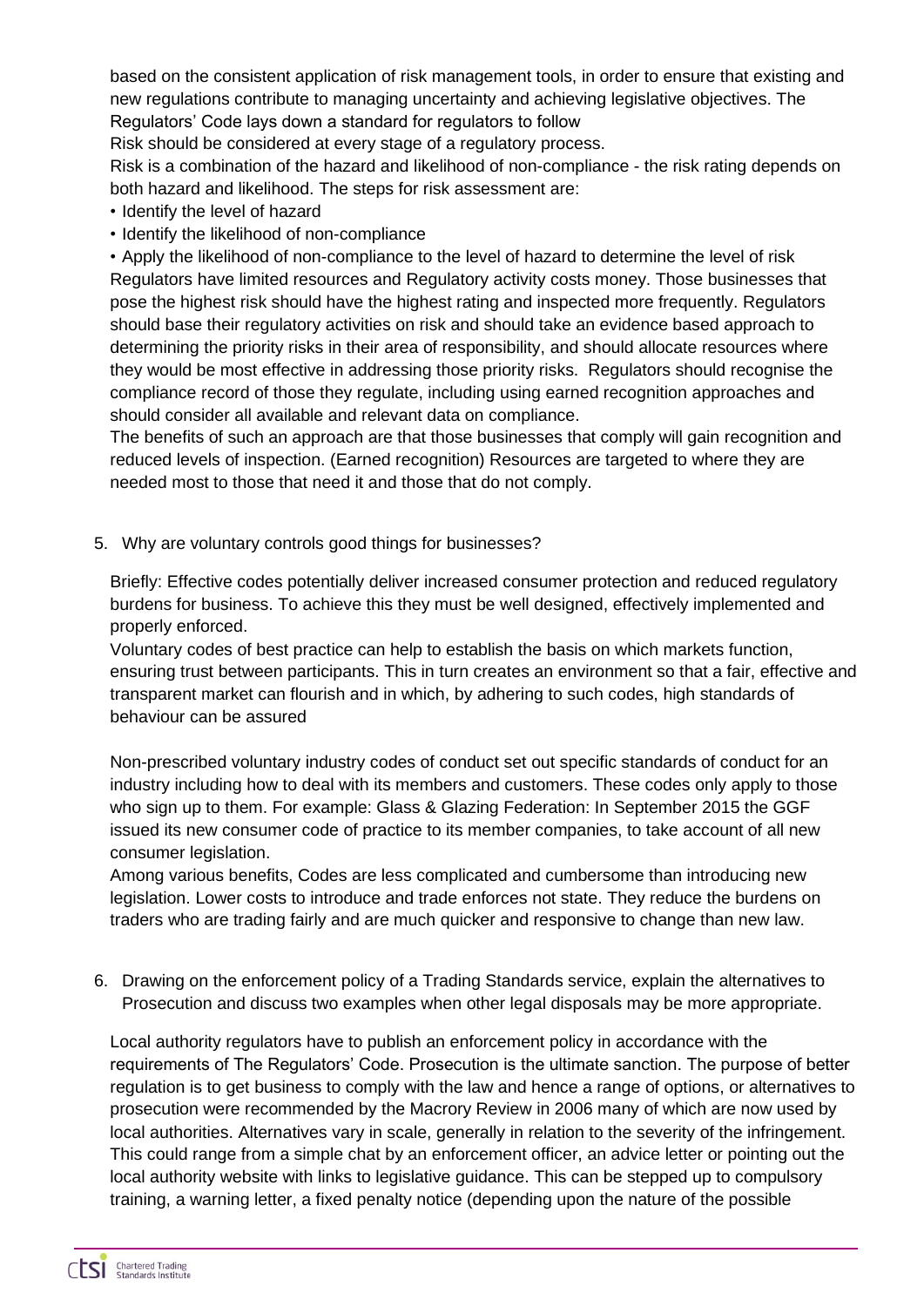offence). A simple caution, an Enterprise Act action, or the final step, a prosecution. Students were able to outline a couple of these and highlight the circumstances under which they may be used. Some decided to outline all they could think of, which still fulfilled the brief of the question, such that, of the 11 who opted to answer it, seven recorded marks of 7 or better.

7. Regulatory authorities have a duty to understand the economic impact they have on their local area. What codes of practice or pieces of legislation lay out these duties and how can regulatory enforcement bring a positive economic impact?

Some earlier reforms can be attributed to a Conservative Government back in 1983 and the promotion of Better Regulation principles by Regulators. Along the way successive governments have embraced these principles from the early days of "finding fault" on routine inspections, to assisting business to achieve compliance and to help industry thrive and grow on the basis of good regulation and better regulatory delivery. In 2005 a businessman Philip Hampton was asked to lead a review of regulatory inspection and enforcement. This review produced the Hampton Report. 2006 on why businesses failed to comply with regulations. The report recommended that: • comprehensive risk assessment should be the foundation of all regulators' enforcement

programmes;

• there should be no inspections without a reason, and data requirements for less risky businesses should be lower than for riskier businesses;

• resources released from unnecessary inspections should be redirected towards advice to improve compliance;

• there should be fewer, simpler forms;

• data requirements, including the design of forms, should be coordinated across regulators;

• when new regulations are being devised, Departments should plan to ensure enforcement can be as efficient as possible. Subsequently a review by Macrory proposed six core principles underlying the design of an effective modern sanctioning system. These developments ultimately led to the Legislative and Regulatory Reform Act 2008, S.1 which laid down a principle for the Government to follow in removing or reducing any burden from any legislation. Section 2 established the principle of Primary Authority as a statutory scheme in which a local authority can partner with a business, or with a group of businesses.

Regulatory activities should be carried out in a way which is transparent, accountable, proportionate and consistent and regulatory activities should be targeted only at cases in which action is needed. In 2014 BEIS (or BIS) as it was then) amended the Regulators Compliance Code to the Regulators' Code to give added impetus to the Better Regulation by local authorities setting out principles that should be employed by Regulators to follow and The Regulatory Enforcement and Sanctions Act 2008, was amended by the Enterprise Act 2016 increasing the effective coverage of PA to all businesses large and small. Alongside the Reg. Code Section 108 of the Deregulation Act 2015 established that any person exercising a regulatory function must have regard to the desirability of promoting economic growth (the "growth duty"). In performing this duty, they must, in particular, consider the importance for the promotion of economic growth of exercising the regulatory function in a way which ensures that regulatory

- action is taken only when it is needed, and any action taken is proportionate.
- 8. What are the functions of National Trading Standards (Trading Standards Scotland) and how do they assist the work of local authority departments?

Functions include: e crime teams, Estate Agents and Letting, Intelligence team, Regional Investigations Teams, Scams teams, Feed Hygeine delivery and work with the ASA referrals re misleading adverts.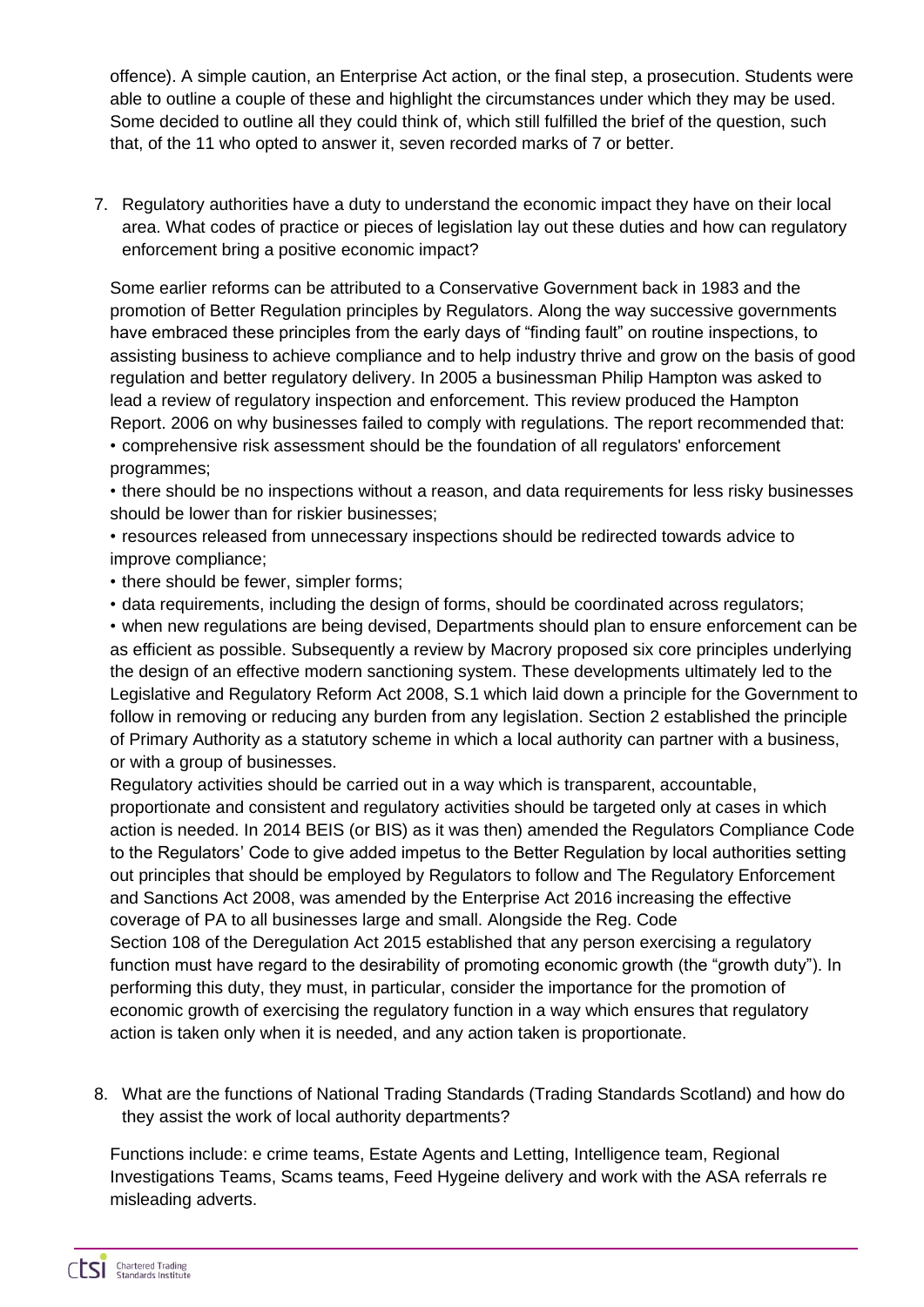I expected the students to be able to outine the teams (Listed on the NTS website) and what they do and how they benefit the work of local authorities.

Trading standards Scotland (TSS) : Operationally, TSS has a duty to coordinate and enforce cross boundary and national casework, as well as undertake the specialist functions of tackling illegal money lending and e-crime. It is a resource intended to add capacity to local authority trading standards teams in these areas of activity.

TSS has also developed an intelligence gathering and analysis function. This allows the national team to identify a picture of Level 2 criminal activity (activity that takes place across council and/or national boundaries) and has implemented a tasking and coordination process to determine the allocation of resource to tackle it.

For the current financial year (2019/20), TSS has chose to focus on specific problem areas:

• Doorstep Crime, Misleading Energy Marketing. Illicit Puppy Trade, Counterfeit Goods Online,

• IPTV (Illicit Streaming), Mobility Aids and Secondary Ticketing.

A couple of students attempted this Q with scant knowledge of NTS, in contrast those who had revised scored very well indeed.

9. In recent times traditional Chambers of Commerce have evolved into a number of different types of organisations who provide support for both new and growing local businesses.

a) Explain, with examples, how you feel these organisations can support their business members 10 marks

b) Your local organisation has requested a presentation to their members about how Trading Standards can work with their members. Draft a comprehensive presentation clearly detailing how Trading Standards can work with these business members

15 marks

c) Consider what impact your presentation may have on these businesses and discuss how you will prepare for any difficult questions that may be asked

10 marks

a) Chambers of trade and trade associations have been established with the principle to bring both different types of businesses, or similar businesses, such as plumbers, glaziers or builders together. They can help and support one another. Joining such an Association can be beneficial, as the Association can advertise the benefits of the Association to consumers. For example, they can operate codes of practice which give consumers confidence in the services or products offered. They can offer ADR schemes where disputes can be solved cheaply and easily. They can have sites where traders can be rated, according to how well or badly they perform. Advice to all members can be offered on a wide range of areas including legislative advice. The Association can join a PA scheme which will pass on interpretation of new law, offer training to members and help with contractual documents.

It offers regular meetings and the chance to network and pick up new ideas. New starters in the industry can be brought up to speed quickly by joining a network of "experts". The Association can be part of the consultative network on new legislation.

b) Students should at least state that they would prepare a power point, or similar presentation as marks were awarded for this. First explain what TSS does and the relevant laws that it enforces. It enforces in a sympathetic manner offering advice and guidance in accordance with Better Regulation Principles. Help and advice on differing aspects of laws and details of the enforcement policies can be found on the local TSS website, with links to other helpful information for businesses.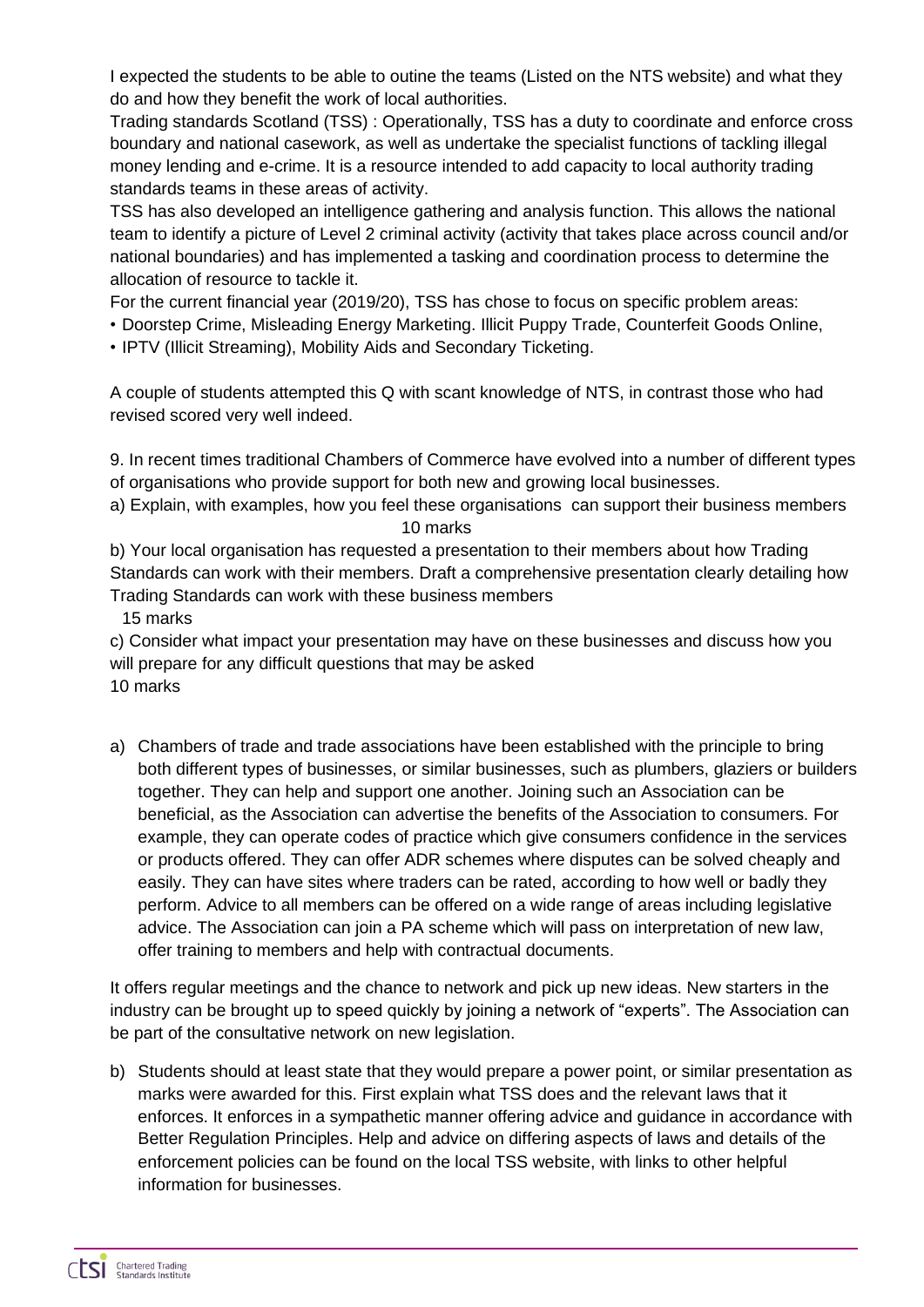Information and guidance on all relevant aspects of law and regulation can be provided to start-up businesses through to large national and international organisations. Students should explain PA what it does and how it can provide tailored advice to individual businesses, also a similar scheme can be provided to associations (Direct or Coordinated schemes). Dedicated officers with Single Point Of Contact (SPOC) for the business.

This will help with anything from interpretation, to training and development of new product & services.

TSS clamp down on those who do not conform, this ensures a level playing field for honest traders where they are unfairly undercut by dishonest traders. This drives up customer loyalty within the sector and can also drive-up standards.

c) There is always a risk of reaction that "Big Brother is watching us." Businesses may be worried about how they are targeted, or selected, for inspection. With subsequent questions on what happens if we get it wrong. You will need to allay unfounded fears of persecution. Questions may arise as to how you perform your inspections, what criteria you use, for example? This gives the opportunity to explain how you use risk analysis to set your inspection criteria. You also respond to complaints from members of the public.

The presentation could also drive up expectation of what TSS can do for local businesses and a subsequent increase in demand for services to these businesses. This may cause logistical problems for a small to medium local authority, where demand outstrips supply. There may be present those who have fallen foul of the law in the past who could ask awkward questions or be hostile. Without breaching GDPR, you need to be able to field such questions and be prepared to answer fairly with general answers. You need to be prepared to hand out leaflets and contact details to those who would prefer this method of contact rather than being provided with a website address.

9. A complaint has been received from a councillor, Eileen Stubbs, that a local convenience store near to her home had sold a packet of cigarettes to a 15 year old boy. Stubbs recognised the boy as the son of her neighbour. She gave the name of the shop, and the location where the shop was based.

On the same day she had visited the shop, there were a small group of youths outside dressed in the uniform of Newham Secondary School. Some of the youths were smoking and one or two appeared to be exhibiting the effects of drunkenness.

a) What would be your planned actions in following up this complaint?

25 marks

b) When you check your records it showed that the business has been open for11 months but no visit has taken place from your department. Would this make any difference to the follow up action that you might take? If so explain why/why not? 10 marks

This specific question highlighted the problems that Covid has caused in trainee regulators, between those who had previously been on an underage complaint or inspection and those who had not been out on any aspect of work since commencing employment within the past year. This reflected in the spread of marks. Higher scores for those with apparent experience and knowledge.

a) Contact the councillor to thank her for the information and ensure you get full details of days and dates when her various observations took place. You may need a S9 statement from her.